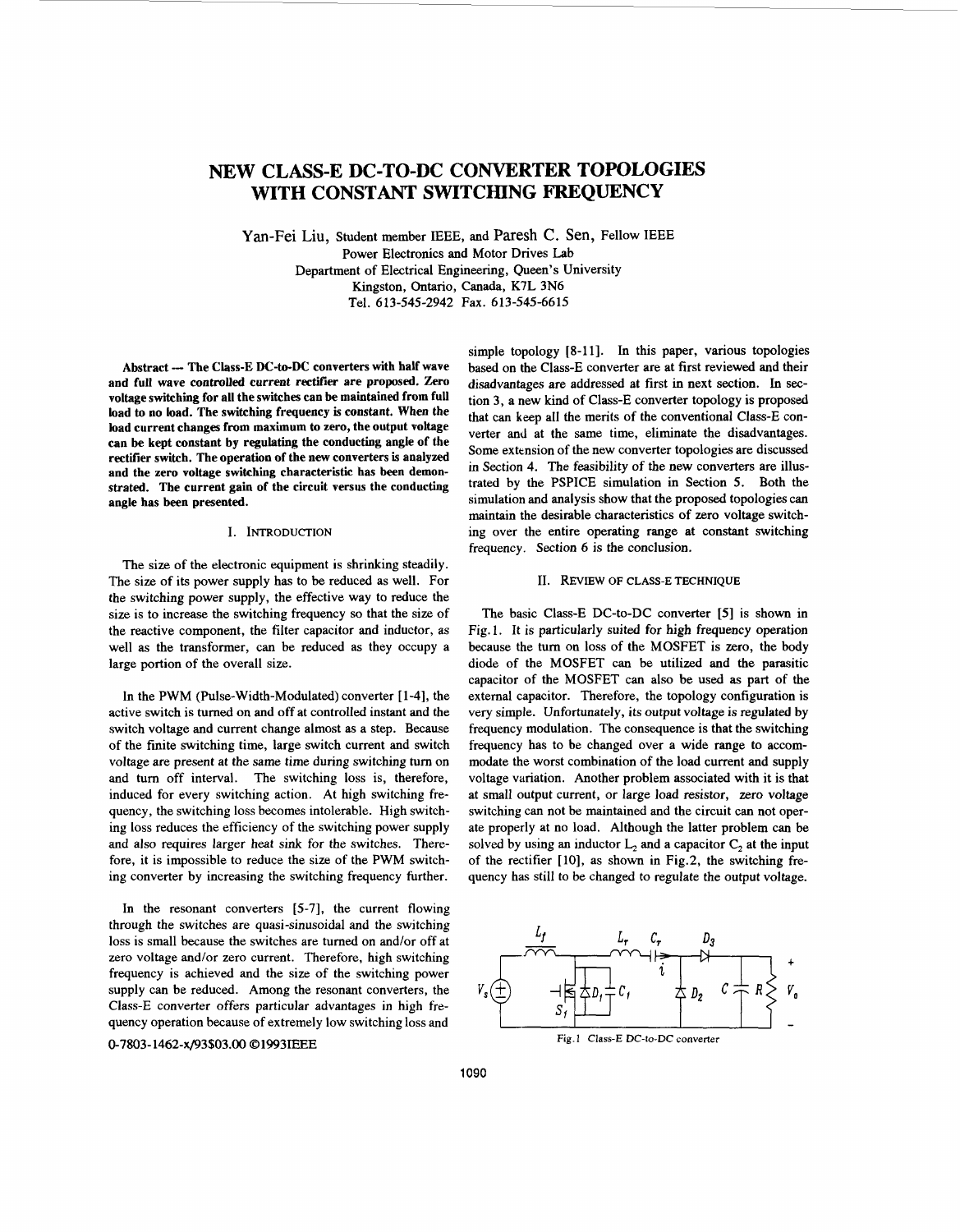

**Fig.2 Class-E DC-to-DC converter with inductive impedance inverter** 

Two techniques have been proposed to operate the Class-E DC-to-DC converter at the fixed switching frequency [11,12].

In [11], a controlled capacitor, called the "switch controlled capacitor", is **used** to change the equivalent resonant frequency *so* **as** to regulate the output voltage at fixed switching frequency **as** the output voltage of the Class-E DC-to-DC converter is dependent on both the switching frequency and resonant frequency. **Its** circuit topology is given in Fig.3. When the switch **S,** conducts all the time, the capacitor *C,* is short circuited all the time and the resonant frequency is determined by L and C as  $f = \sqrt{1/(LC)/(2\pi)}$ . When the auxiliary switch  $S_2$  does not conduct at all, the equivalent resonant capacitor is  $C \| C_2$  and the corresponding resonant conducting angle of the switch S<sub>2</sub>, the equivalent resonant frequency is changed and the output voltage is also changed. Therefore, the output voltage can be regulated at the constant switching frequency. Unfortunately, at light load, the output voltage *can* not be controlled and the characteristic of zero voltage switching is lost. frequency is  $f_r = \sqrt{\frac{1}{LC} + \frac{1}{LC_2}}/(2\pi)$ . By changing the



**Fig.3 Class-E DC-to-DC converter with inductive impedance inverter** 

In order to control the Class-E DC-to-DC converter at constant switching frequency and also for wide load variation range, two identical conventional Class-E inverters **are** combined together with common input and output terminals **[12], as** shown in Fig.4. The output of these two Class-E inverters, i.e., the resonant current  $i_1$  and  $i_2$ , are vector added together and then rectified to obtain the DC output. The output voltage is controlled by the phase difference between the drive signals for  $S_1$  and  $S_2$ . When the drive signals for  $S_1$ and  $S_2$  are in phase, the current  $i_1$  and  $i_2$  are also in phase and with same amplitude **because** the two Class-E inverters are identical. The output current of the combined converter, *i,*  is large and the output voltage is high. When the drive signals for  $S_1$  and  $S_2$  are out of phase,  $i_1$  and  $i_2$  are also out of phase and with same amplitude because of symmetry. The

 $\mathcal{L}$  is a second contract of  $\mathcal{L}$ 

output current *i* is equal to zero, *so* that the output voltage is zero. By changing the phase shift between the drive signals for  $S_1$  and  $S_2$ , the phase angle between  $i_1$  and  $i_2$  and the amplitude of  $i_1$  and  $i_2$  are also changed so that the output voltage is regulated. Using this technique, the output voltage *can*  be regulated at fixed switching frequency and the desirable zero voltage switching for both switches can be maintained from full load to no load. The problem of this scheme is of twofold. One is that there are **too** many components, two input DC choke inductors, two resonant branches. The other is that two resonant branches,  $L_{el} - C_{el}$  and  $L_{2} - C_{2}$ , should be identical and the capacitor in parallel with the two switches, C, and **C,,** should also be identical to ensure symmetrical operation of the converter. This is very difficult in the practical circuit **because** it is very difficult to control the parasitic parameters which are utilized in the high frequency operation.



**Fig.4 Class-E DC-to-DC combined converter** 

From the above analysis, it is, therefore, worthwhile to investigate new Class-E DC-to-DC converter topologies that can keep the advantages of the conventional Class-E DC-to-DC converter, mainly low switching loss, and at the *same*  time, eliminate its drawbacks, i.e., variable switching frequency control and limited load variation range. The new topology should also be simple. This is really the objective of this paper.

#### **111. PROPOSED CLASS-E DC-TO-DC CONVERTER WlTH HALF WAVE CONTROLLED CURRENT RECTIFIER**

Let **us** take a close look at the Class-E DC-to-DC converter, **as** shown in [Fig.](#page-0-0) **1.** The current flowing through the resonant branch L-C, *i, can* be **assumed as** sinusoidal because the resonant branch is a sharply tuned series resonant circuit. For the positive half cycle of this current, diode  $D<sub>3</sub>$  conducts and the energy is transferred from the resonant branch to the load. For the negative half cycle, diode  $D_2$  conducts and no energy is transferred to the load. **When** the switching **fre**quency changes, the amplitude of the output current *i* changes *so* that the energy delivered to the load changes and the output voltage changes.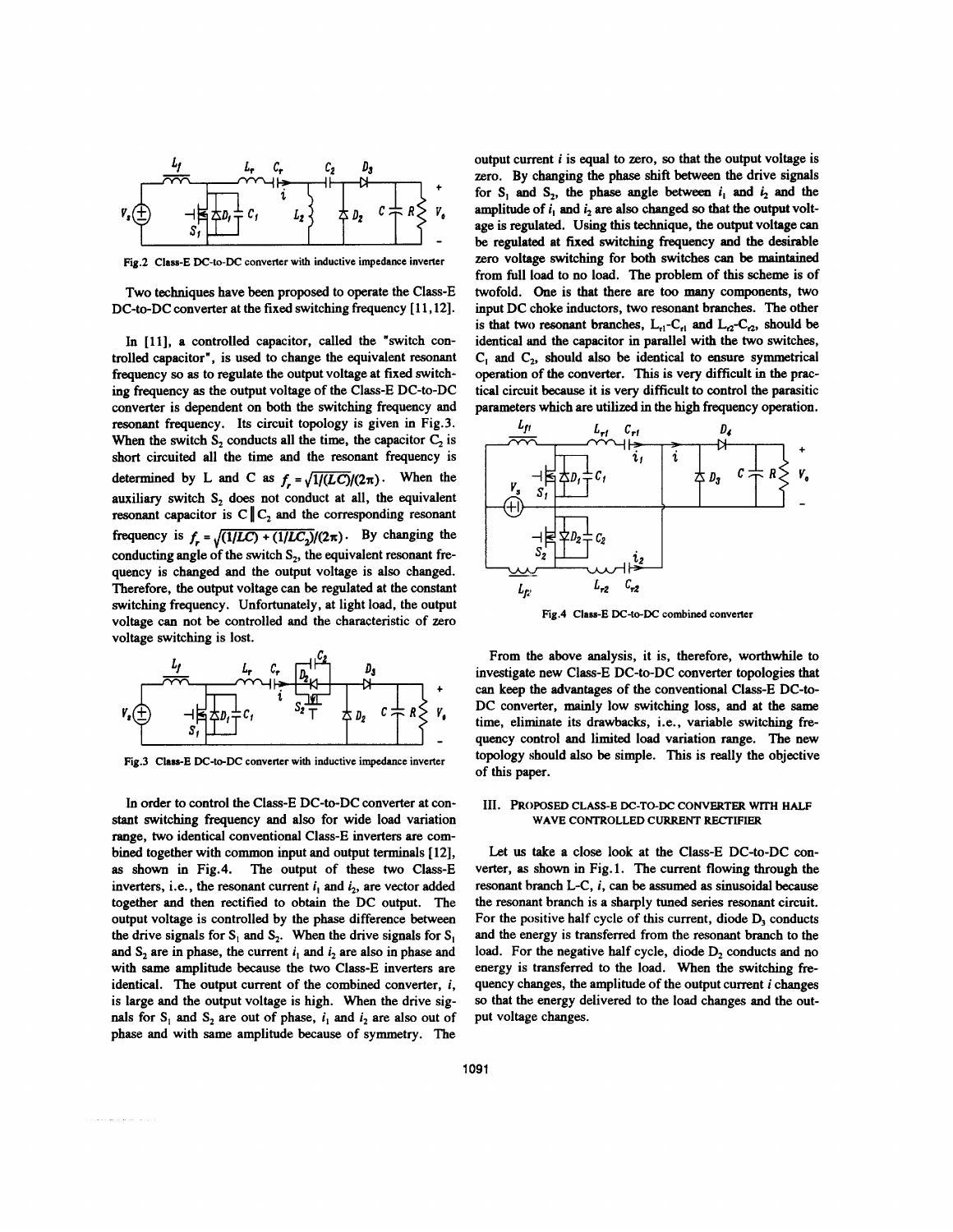There is another method to regulate the energy delivered to the load resistor. Instead of putting an uncontrolled current rectifier  $(D_2 \text{ and } D_3)$  at the output of Class-E inverter, a controlled current rectifier *can* be used to control the average current delivered to the load resistor, as shown in Fig.5,



Fig.5 Class-E DC-to-DC converter with half wave **controlled current rectifier** 

where  $S_2$ ,  $D_2$ ,  $C_2$  and  $D_3$  consist of the half wave controlled current rectifier. As compared with the conventional Class-E DC-to-DC converter, switch S, and capacitor *C,* are introduced to control the energy delivered to the load resistor and to ensure zero voltage switching of  $S_2$ . All the other parts of the converter are the same. In the practical circuit,  $S_2$  and  $D_3$ are composed of a MOSFET and  $C_2$  is partly composed of its parasitic capacitor,  $C_{\text{ds}}$ .

Assume that all the parasitic parameters are neglected, the filter inductor and capacitor are large enough so that the input current and the output voltage can be considered **as** pure DC component and the resonant branch, L,-C,, is a high Q series tuned network so that the high order harmonics of the resonant current, *i,* is negligible. Typical waveforms are plotted in Fig.6, where  $i_1$  is the sum of current flowing through  $S_1$ ,  $D_1$  and  $C_1$ . The inverter switch,  $S_1$ , operates at 50% duty ratio. The gate drive signal of the rectifier switch,  $S_2$ , is synchronized with the resonant current,  $i$ .  $S_2$  is turned on when the resonant current changes polarity from negative to positive. Just before the resonant current changes direction, it flows through diode D<sub>2</sub>, as shown in Fig.7a. The current direction shown in the figure denotes the actual one. The gate signal for  $S_2$  can be supplied at this time. When the resonant current changes from negative to positive,  $S_2$  conducts and the current flows through  $S_2$ , as shown in Fig.7b, so that zero voltage turn on for  $S_2$  can always be achieved as the current always commutates from  $D_2$  to  $S_2$ .  $S_2$  is turned off after it conducts for a certain conducting angle,  $\beta$  (the control variable) defined as:

$$
\beta = \frac{T_{on}}{T_s} \cdot 360^\circ \tag{1}
$$

where  $T_a$  is the switching period,  $T_{on}$  is the on time of switch  $S_2$ . After  $S_2$  is turned off, the resonant current at first charges the capacitor  $C_2$ , as shown in Fig.7c, and  $V_{C_2}$  rises slowly. Zero voltage turn off for S<sub>2</sub> is obtained. When  $V_{C2} = V_o$ , diode  $D_3$  is forward biased and the power is delivered from the resonant tank to the load, as shown in Fig.7d.



**Fig.6 Typical waveform of Fig.5** 

The regulation of the output voltage can be described as follows:

- (1) When  $\beta = 0$ , which means that the rectifier switch S<sub>2</sub> does not conduct at all, the diode  $D_3$  conducts for the whole positive half cycle of *i.* The circuit behaves equivalently **as** the conventional Class-E converter. The output voltage is high.
- $(2)$ When  $\beta = 180^{\circ}$ , which means that the rectifier switch  $S<sub>2</sub>$  conducts for half switching cycle, all the positive half cycle of the resonant current  $i$  flows through  $S_2$ . The negative portion of  $i$  will flow through diode  $D_2$ . The output of the inverter stage is equivalently short circuited. The diode D, will never conduct and the output voltage is zero.
- (3) When the conducting angle  $\beta$  is between 0 and 180°, part of the positive resonant current *i* flows through  $S_2$ and part of  $i$  flows through  $D_3$ . The averaged current through diode  $D_3$  is somewhere between zero and its maximum value corresponding to  $\beta = 0$ .

When the conducting angle  $\beta$  is varied, the average current through diode  $D_3$ , i.e., the output current, is changed and the output voltage will also be changed. Therefore, the output voltage of the converter can be regulated at a fixed switching frequency by modulating the conducting angle  $\beta$ .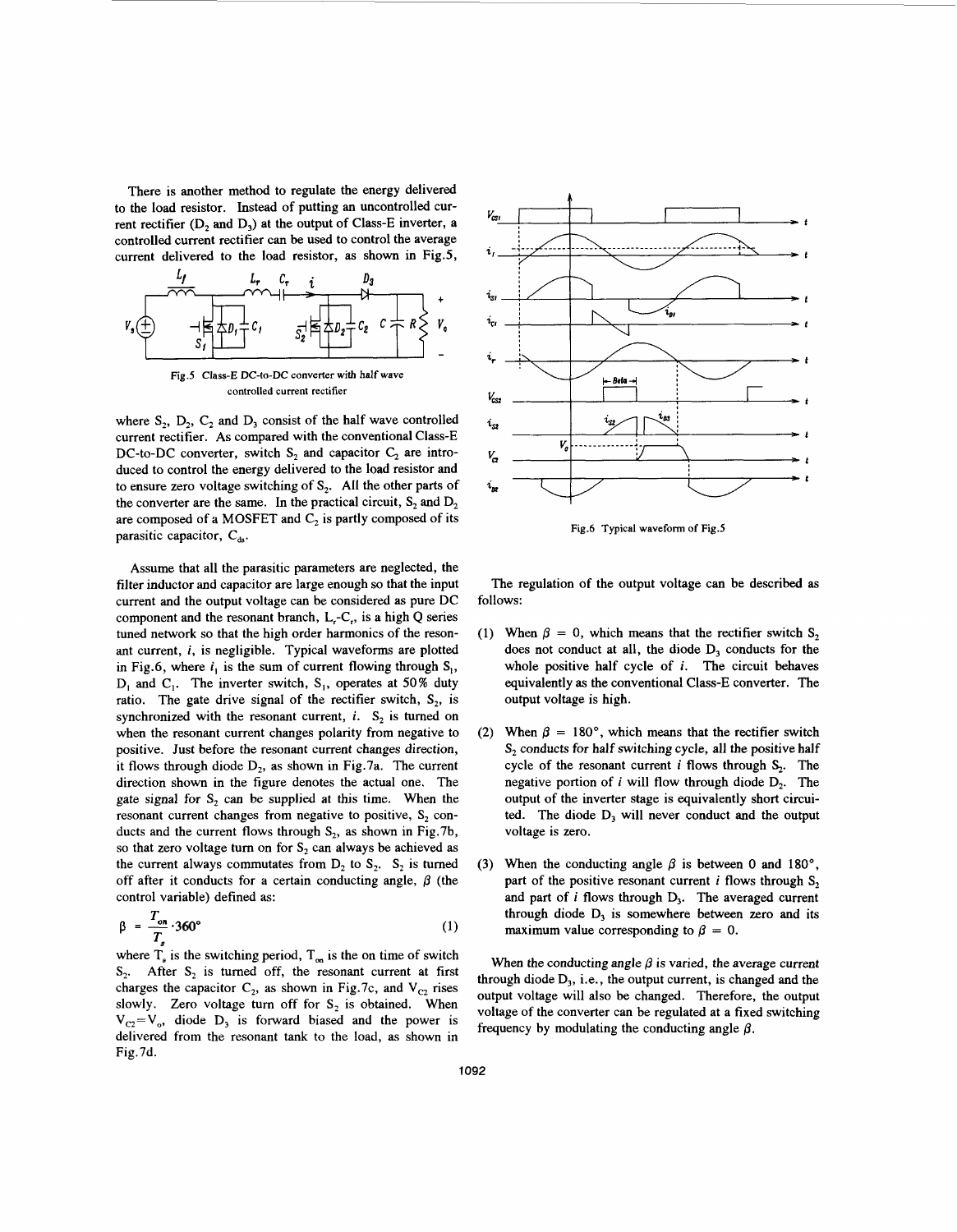

Another advantage of the Class-E converter with controlled current rectifier, given in Fig.5, is that zero voltage switching for all the switches can be maintained from full load to no load. It is already been shown that zero voltage switching for the rectifier switch  $S_2$  is maintained for entire load range. It can also be shown that zero voltage switching for the inverter switch S, *can* also be maintained from no load to full load.

It is **known,** [ **101,** that for the conventional Class-E DC-to-DC converter, the lossless operation for S, *can* only be achieved for

$$
0 < R < R_{\text{max}} \tag{2}
$$
\nwhere R is the load resistor and the value of R\_{\text{max}}

 is

dependent on the circuit variable. Zero voltage switching will be no longer present when  $R > R_{max}$ . The circuit can not operate at no load condition. These are other drawbacks of the conventional Class-E DC-to-DC converter.

For the Class-E converter with controlled current rectifier shown in Fig.5, the switching condition for the inverter

switch S, *can* be analyzed **as** follows assuming that the steady state output voltage does not change when the load resistor changes.

When the load resistor is small, the conducting angle  $\beta$ should also be kept small so that the conducting angle of diode D, is large to provide higher output current. In this *case,* the equivalent load to the Class-E inverter satisfies condition (2). When the load resistor increases, the conducting angle of  $D_3$  is reduced and the conducting angle for  $S_2$  is increased. The equivalent load appeared at the output of the inverter stage will not increase, but will actually be reduced. In the extreme case, when the output is **open** circuit and the load current is zero, S<sub>2</sub> conducts for the whole positive half cycle of *i.* The inverter output is actually short circuited. Therefore, when the load resistor changes from its minimum to maximum **(open** circuit), the equivalent resistor appeared at the inverter output reduces from its maximum to zero. Therefore, condition **(2)** is always satisfied and zero voltage switching can always be maintained for the inverter switch  $S<sub>1</sub>$ .

It is shown from the above analysis that the proposed Class-E DC-to-DC converter with half wave controlled current rectifier can keep the switching frequency constant and at the same time keep the desirable zero voltage switching characteristics from no load to full load.

#### IV. PROPOSED CLASS-E DC-TO-DC CONVERTERS WITH FULL **WAVE AND ISOLATED CONTROLLED CURRENT** RECTIFIER

When the half wave controlled current rectifier in Fig.5 is replaced by a full wave controlled current rectifier, the Class-E converter with full wave controlled current rectifier is obtained, as shown in Fig.8.



**Fig.8 Class-E DC-to-DC converter with full wave controlled current rectifier** 

In Fig.8, the inverter stage is the same **as** the that in Fig.5. The full wave controlled current rectifier is composed of  $D_4$ , D,, **S,,** D, C, and *S,* D, C,. The typical waveforms **associ**ated with the rectifier are shown in Fig.9. The other waveforms **are** similar to those of half wave. The control signal is arranged as follows. The gate drives for **S2** and **S3**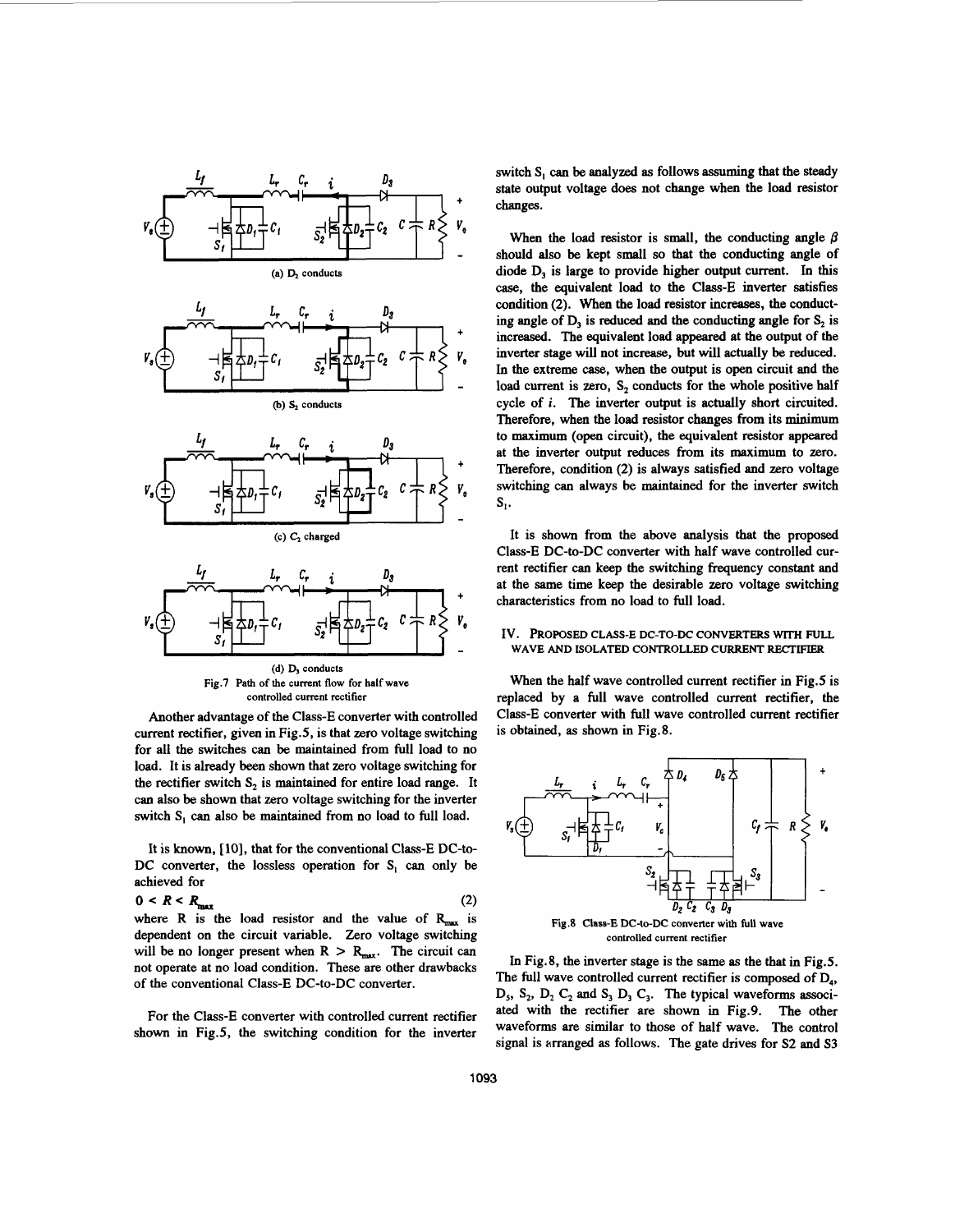are synchronized with the resonant current  $i$ .  $S_2$  is turned on when *i* changes polarity from negative to positive and **S,** is turned on when **i** changes from positive to negative. Just before the resonant current changes polarity from negative to positive, it flows through diode  $D_5$  and  $D_2$  and delivers the energy to the load resistor, **as** shown in Fig. loa. The current direction in the figure denotes the actual direction. The gate signal for  $S_2$  should be applied at this time. When the resonant current rises to positive,  $S_2$  is turned on at zero voltage. The current flows through  $S_2$  and  $C_3$  to discharge  $C_3$ , as shown in Fig. 10b. When the capacitor  $C_3$  is discharged completely, diode **D,** conducts, **as** shown in Fig. 1Oc. When **S,** is turned off, the resonant current first charges  $C_2$  and the voltage across **S,** rises slowly and zero voltage turn off for **S,** is thus achieved, **as** shown in Fig. 10d. When the voltage across  $C_2$  rises to the output voltage, diode  $D_4$  conducts and the energy is delivered to the load through **D,** and D,, **as** shown in Fig.lOe. The operation of the next half cycle is similar and is not discussed here in detail.

From the above analysis, it is obvious that zero voltage switching for  $S_2$  and  $S_3$  can be maintained from no load to full load as they are independent of the load current. The switching condition for the inverter switch  $S_i$  is similar to the half wave controlled current rectifier and zero voltage switching can also be maintained from no load to full load.

The output voltage can be regulated by changing the conducting angle of  $S_2$  and  $S_3$  in the similar manner as that of half wave controlled current rectifier. For example, when **S,**  and **S,** does not conduct at all, the circuit behaves like the conventional Class-E converter with full wave rectifier and the output voltage is high. When **S,** and **S,** conduct as long as they can, the output voltage is zero.



**Fig.9 Typical rectifier waveforms of Fig.8** 



When the isolation between the input side and the output side is necessary or large voltage gain is required, an isolation transformer can be added for both the half wave and full wave controlled current rectifier, **as** shown in Fig.11.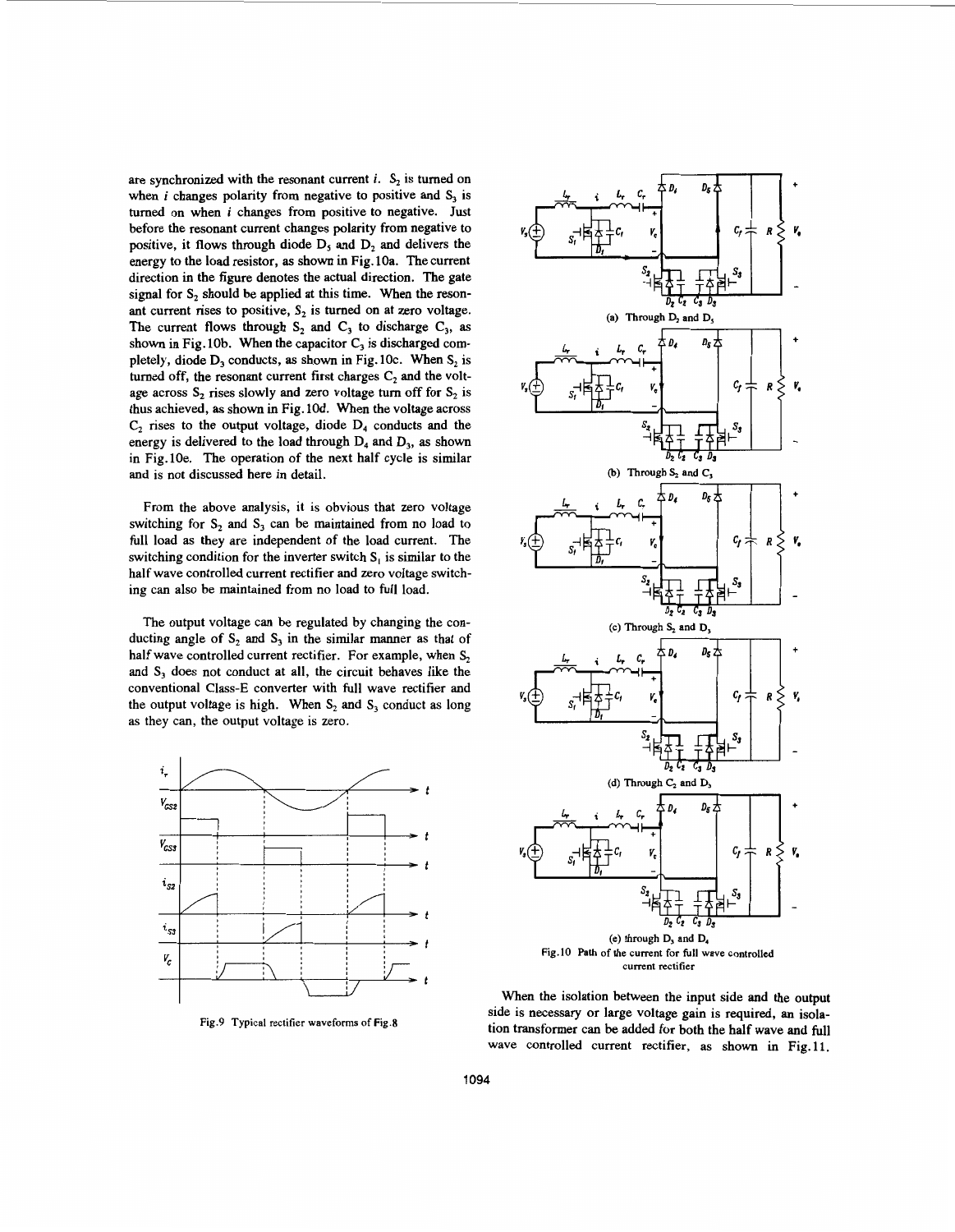[Fig. 1](#page-0-0) la is the half wave version and [Fig. 1](#page-0-0) lb is the full wave one. Their operating principle is similar to that of non-isolated **ones** and are not explained here. One thing that should be noticed here is that the full wave version, **as** shown in [Fig. 1](#page-0-0) lb, is better than the half wave version because there is **no** DC component in the transformer *so* that its implementation is simplified.

# v. COMPUTER **SIMULATION**

The operation of the Class-E DC-to-DC converter with half wave and full wave controlled current rectifier (Fig.5 and Fig.8) is simulated by the PSPICE to show the feasibility of the proposed circuit. The circuit parameters used in the simulation are:  $L_t = 12\mu H$ ,  $C_t = 2.3\mu F$ ,  $C_1 = 2nF$ ,  $C_2 =$ lnF,  $C_3 = 1nF$  (for full wave controlled rectifier) and  $L_f =$ 100pH. The switching frequency is selected **as** 1MHz. The supply voltage  $V_a = 30V$  and the output is modelled by a constant voltage source with  $V_0 = 15V$ .



(b) **Full wave Fig. 11 Isolated version of Class-E Dc-to-DC converters with controlled current rectifier** 

Fig. 12 and Fig. 13 give the switching waveforms of  $S<sub>1</sub>$  and **S,** for the Class-E converter with half wave controlled current rectifier. Fig. 12 gives the voltage  $V_{dd}$  and current  $I_{dd}$  associated with the inverter switch  $S<sub>1</sub>$  at different conducting angle,  $\beta$ , (a)  $\beta = 0$ , i.e., S<sub>2</sub> does not conduct at all, which is equivalent to the conventional Class-E converter, (b)  $\beta = 90^{\circ}$ when  $S_2$  conducts for half of the positive cycle of *i* and (c)  $\beta$  $= 144^{\circ}$  when the output current is very small. It is clear that the zero voltage switching for  $S<sub>1</sub>$  can be maintained from full load to **no** load. Fig. 13 gives the switching waveforms of the rectifier switch  $S_2$  when (a)  $\beta = 90^\circ$  and (b)  $\beta = 144^\circ$ , respectively. Obviously, zero voltage switching is achieved.



For the Class-E DC-to-DC converter with full wave **con**trolled rectifier (Fig.8), zero voltage switching for all the switches,  $S_1$ ,  $S_2$ ,  $S_3$ , can also be maintained for different  $\beta$ and the simulation results are not presented here.

By controlling the conducting angle,  $\beta$ , the output current *can* be regulated at constant switching frequency. Fig.14 gives the simulated output current **I,** versus the conducting angle  $\beta$  for the Class-E DC-to-DC converter with half wave and full wave controlled current rectifier. It can be observed that (1) the output current can be effectively controlled by changing the conducting angle  $\beta$  to keep the output voltage constant and **(2)** the current gain of the full wave version is about twice **as** high **as** that of the half wave version for the same circuit parameters.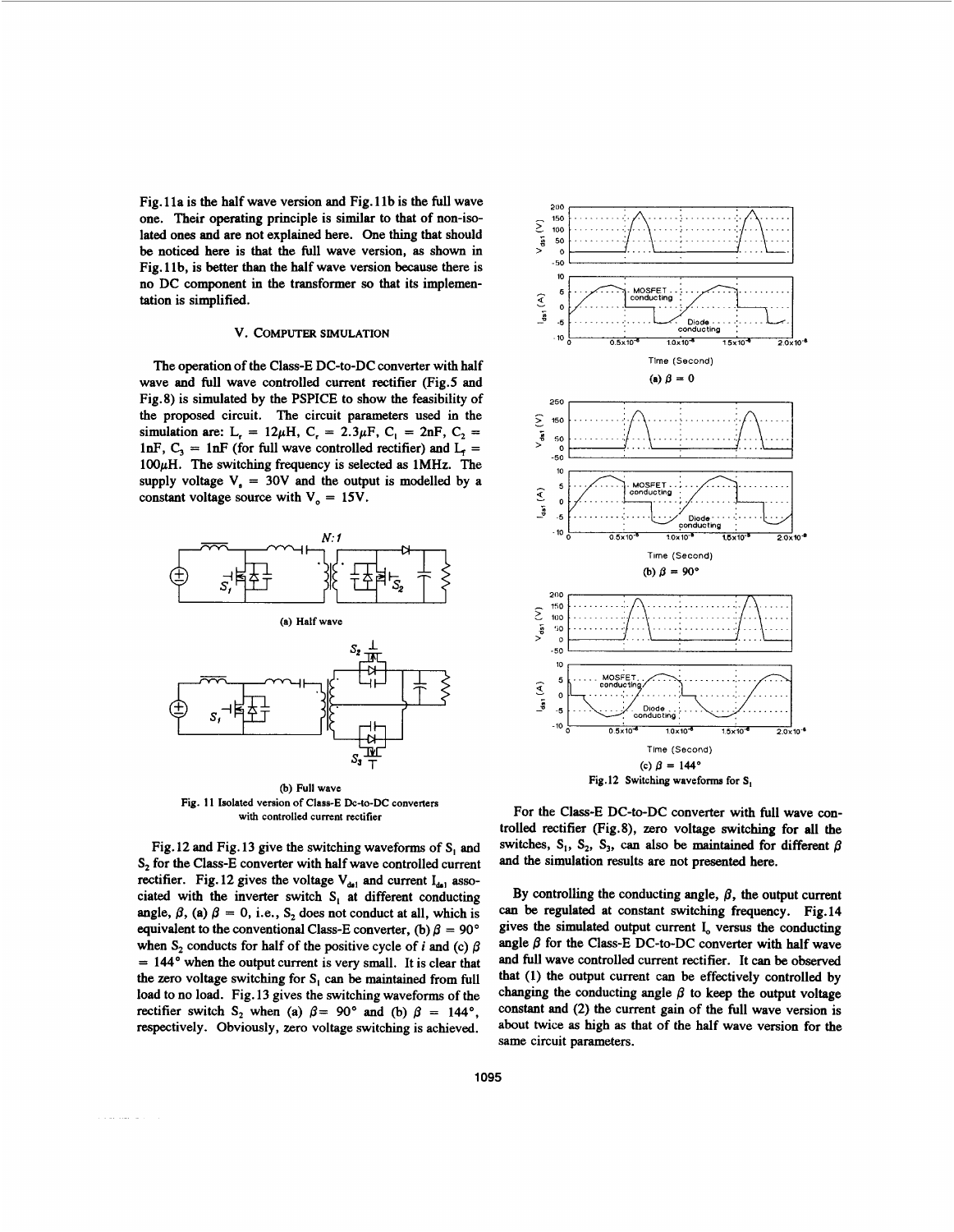

Another phenomenon is that given the parameters **used** in the simulation, when  $\beta$  increases from zero, the current gain also increases a little bit and then reduces. In the practical circuit, the minimum  $\beta$  should be limited to obtain one-to-one control to output characteristics.

#### VI. CONCLUSION

In this paper, the present techniques of the Class-E DC-to-DC converters are reviewed and their drawbacks are addressed. New Class-E DC-to-DC converter topologies with half wave and full wave controlled current rectifier are proposed. The mechanism to maintain the zero voltage switching for all the switches is explained. The output voltage *can*  be regulated by changing the conducting angle of the rectifier switch. The salient advantages of the new converter topologies are:

- **(1)** The switching frequency is constant.
- (2) Zero voltage switching for all the switches can be maintained from no load to full load.
- (3) The circuits can operate at no load condition.



The operation of the Class-E DC-to-DC converters with half wave and full wave controlled current rectifier is simulated by PSPICE to show the feasibility of the proposed circuits. Zero voltage switching is shown clearly in the simulation. The output current versus the control signal, i.e., the conducting angle  $\beta$ , is also obtained through the simulation and it shows that output voltage can be kept at constant when the load current changes by regulating the conducting angle  $\beta$ . The switching frequency is not changed.

The study presented in this paper has revealed many good features of the proposed Class-E DC-to-DC converter topologies. Further study of these converters, in particular, the steady state characteristics and experimental evaluation, will be the subject matter of future investigation.

## REFERENCES

- $111$ P.C. Sen, Thyristor DC Drives, John Wiley & Son, Inc., New York 1981
- P.C. Sen, Principle of Electric Machines and Power Electronics, John  $\left| \frac{1}{2} \right|$ Wiley and Son, Inc., New York, 1988
- $131$ N. Mohan, T.M. Undeland and W.P. Robbins, Power Electronics, Converter, Applications and Designs, John Wiley & Son, Inc., New York, 1989
- 141 M.H. Rashid, Power Electronics, Circuits Devices and Applications, Prentice Hall, New Jersey, 1988
- $[5]$ R.L. Steigerwald, "High-frequency resonant transistor DC-DC converters", IEEE Trans. Ind. Electron., Vol.31, May, 1984, pp.181-191
- I61 V.T. Ranganathan, P.D. Ziogas and V.R. Stefanovic, "A regulated DC-DC voltage source converter using a high-frequency link", **IEEE**  Trans. Ind. Appl. Vo1.18, May/June 1982, pp.279-287
- r71 R.L Steigerwald, "A Comparison of Half-Bridge Resonant Converter Topologies", IEEETrans. Power Electron., Vo1.3, No.2, April 1988, pp. 174-182
- t81 R. Redl, **B.** Molnar and N.O. Sokal, "Class-E resonant DC/DC power converters: analysis of operations, and experimental results at **1 SMHz",** IEEE Trans. Power Electronics, Vol.1, No.2, Apr. 1986, pp.111-119.
- I91 G. Liitteke and H.C. Raets, "220-V mains **500-KHz** Class-E converter using a **BIMOS",** IEEE Trans. Power Electronics, V01.2, No.3, July 1987, pp.186-193